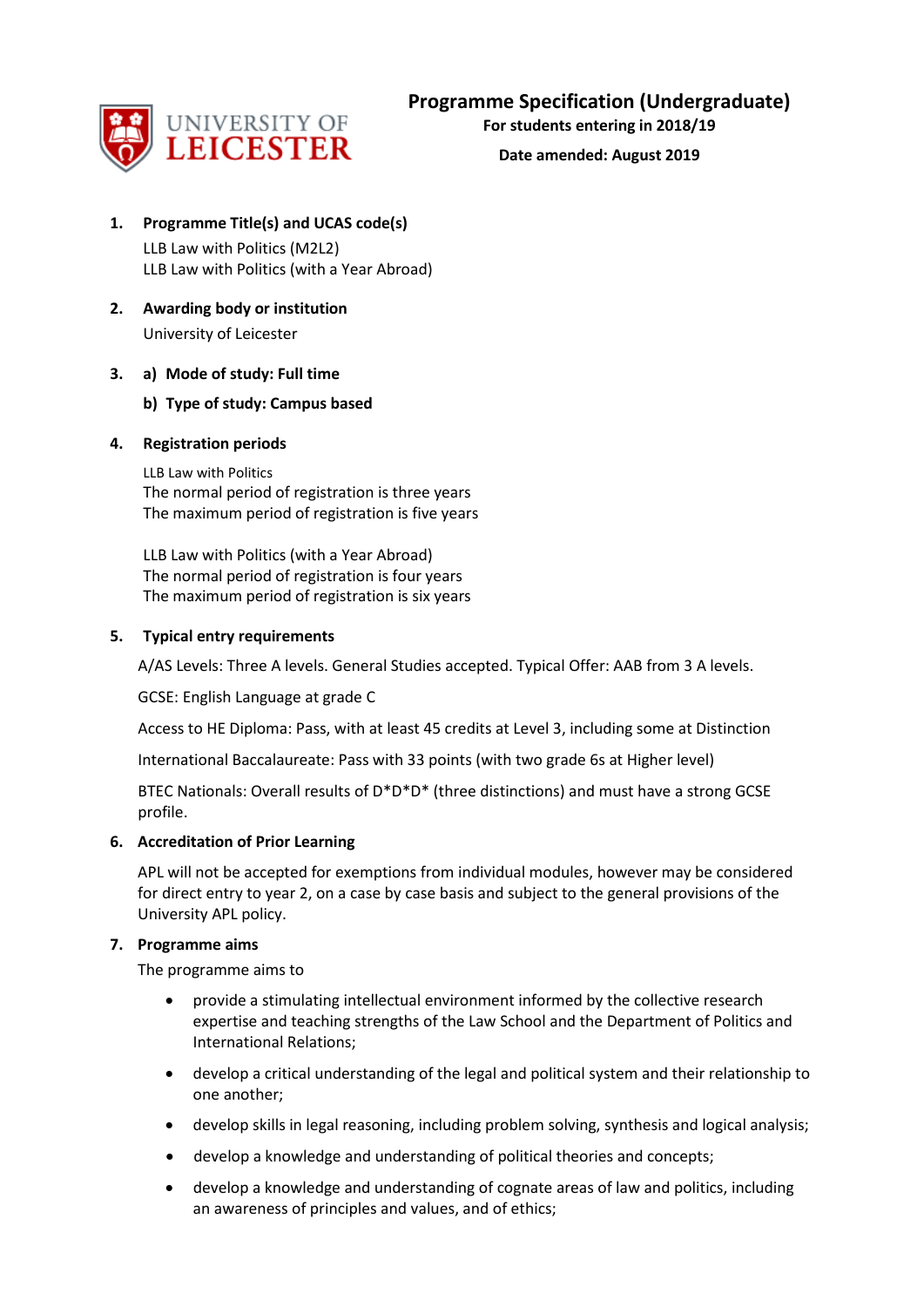- develop an appreciation of the social and policy issues underlying legal and political processes;
- develop an appreciation of the varying approaches to the study of law and politics adopted by different types of scholars;
- develop transferable skills, particularly in oral and written communication, independent learning including engagement with students' own personal and professional development and integrity, and information handling, including the ability to work with a range of data;
- equip students with subject-specific and transferable skills in preparation for employment not only in the legal profession, but also in a variety of highly skilled and analytical roles in business, finance, education, public policy, public service, social services in the UK and internationally.

For those on the Year Abroad:

- provide an opportunity for Leicester students to spend their third year abroad, studying at a partner institution in Europe as part of the European Erasmus framework exchange programme or a partner institution on another continent as part of the Study Abroad exchange programme;
- develop study skills in another university following a guided programme of learning for the period spent abroad;
- provide an opportunity for exchange students from partner institutions in another country to study in the United Kingdom;
- provide and build on links between the University of Leicester and its partner institutions;
- develop an awareness of legal education in another country's jurisdiction;
- develop a critical understanding of the national, international and European legal orders;
- develop an appreciation of the different approaches to the study of law adopted by different types of legal scholars both in the United Kingdom and abroad;
- French, Spanish, German and Italian exchanges: develop linguistic skills in a European language.

#### **8. Reference points used to inform the programme specification**

- UK Quality Code for Higher Education Subject Benchmark Statement for Law (2015) and Politics (2015[\) https://www.qaa.ac.uk](https://www.qaa.ac.uk/)
- QAA UK Quality Code for Higher Education Qualifications of UK Degree Awarding Bodies, October 2014
- University of Leicester Learning and Assessment Strategies <https://www2.le.ac.uk/offices/sas2/quality/learnteach>
- University of Leicester Employability Strategy
- Annual Internal Module Review and Annual Development Review
- Annual External Examiner's Reports
- Destination of Leavers from Higher Education
- Graduate Survey
- National Student Survey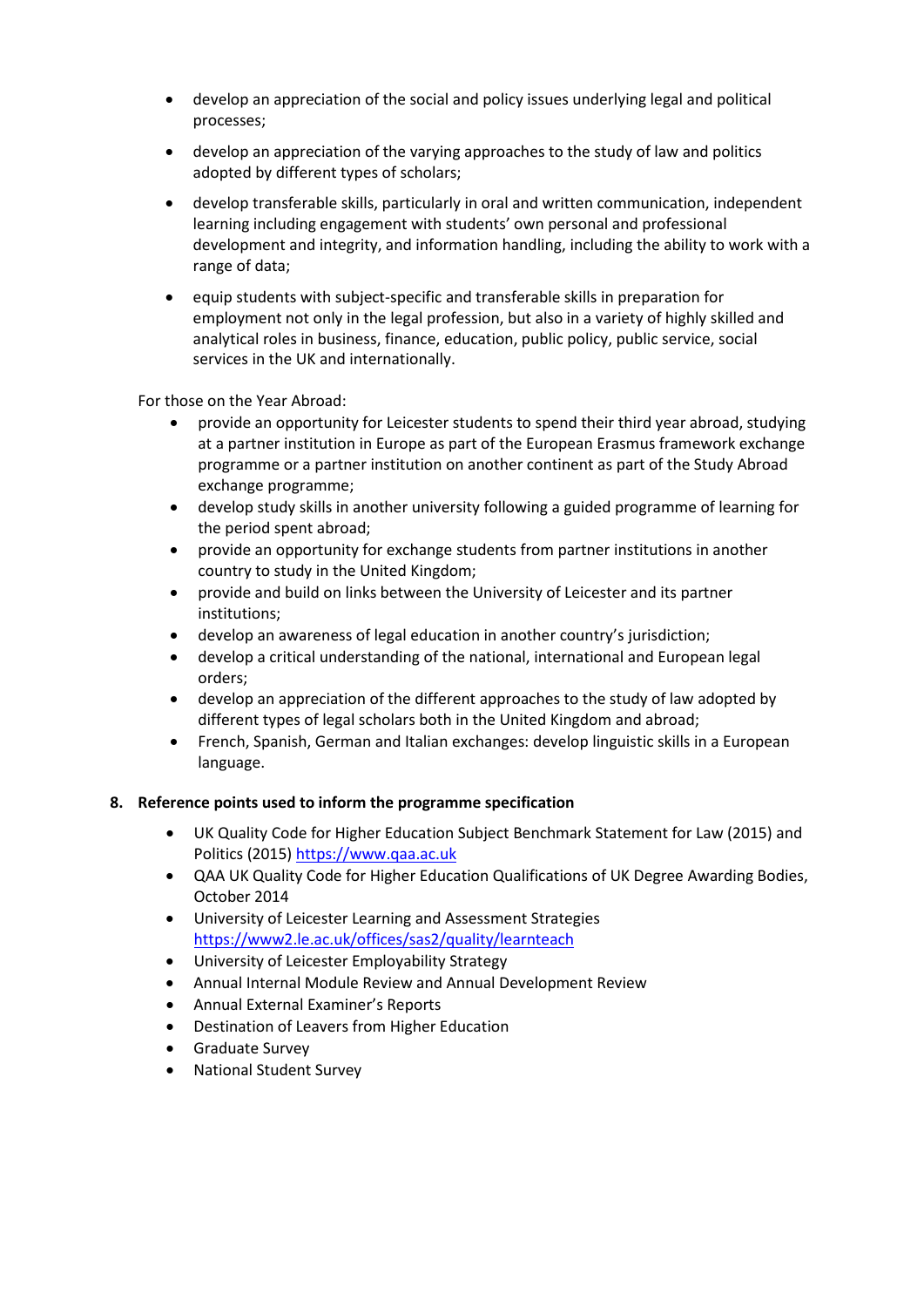### **9. Programme Outcomes**

| <b>Intended Learning</b>                                                                                                                                                                                                                                                                                     | <b>Teaching and Learning</b>                                                                                                                                               | <b>How Demonstrated?</b>                                                                                                                                 |  |  |  |  |  |  |  |  |  |
|--------------------------------------------------------------------------------------------------------------------------------------------------------------------------------------------------------------------------------------------------------------------------------------------------------------|----------------------------------------------------------------------------------------------------------------------------------------------------------------------------|----------------------------------------------------------------------------------------------------------------------------------------------------------|--|--|--|--|--|--|--|--|--|
| <b>Outcomes</b>                                                                                                                                                                                                                                                                                              | <b>Methods</b>                                                                                                                                                             |                                                                                                                                                          |  |  |  |  |  |  |  |  |  |
|                                                                                                                                                                                                                                                                                                              | (a) Discipline specific knowledge and competencies                                                                                                                         |                                                                                                                                                          |  |  |  |  |  |  |  |  |  |
|                                                                                                                                                                                                                                                                                                              | (i) Mastery of an appropriate body of knowledge                                                                                                                            |                                                                                                                                                          |  |  |  |  |  |  |  |  |  |
| Demonstrate knowledge of<br>various cognate bodies of Law<br>and the principal features of the<br>English and European legal<br>institutions.                                                                                                                                                                | Lectures, tutorials, seminars,<br>directed study and independent<br>research across the whole range of<br>modules.                                                         | Essays, examinations, seminar<br>presentations and contributions to<br>tutorial discussions.                                                             |  |  |  |  |  |  |  |  |  |
| Demonstrate a familiarity of an<br>appropriate body of knowledge<br>in Politics.                                                                                                                                                                                                                             |                                                                                                                                                                            |                                                                                                                                                          |  |  |  |  |  |  |  |  |  |
| [Year Abroad]<br>French, Spanish, German and<br>Italian exchanges: acquire<br>knowledge of another European<br>language.                                                                                                                                                                                     | French, Spanish, German and Italian<br>exchanges: language classes<br>provided during 2 <sup>nd</sup> year; 3 <sup>rd</sup> year<br>abroad taught in European<br>language. | French, Spanish, German and Italian<br>exchanges: Essays, examinations,<br>seminar presentations and<br>contributions to tutorials where<br>appropriate. |  |  |  |  |  |  |  |  |  |
|                                                                                                                                                                                                                                                                                                              | (ii) Understanding and application of key concepts and techniques                                                                                                          |                                                                                                                                                          |  |  |  |  |  |  |  |  |  |
| Demonstrate awareness of and<br>be able to show understanding<br>through explaining a substantial<br>range of major concepts,<br>principles and rules of law and<br>the legal institutions values of<br>law and justice and of ethics, as<br>well as theories and context.<br>Demonstrate a familiarity with | Lectures, tutorials, seminars,<br>directed reading and independent<br>research across the whole range of<br>modules.                                                       | Essays, examinations, seminar<br>presentations and contributions to<br>tutorial discussions.                                                             |  |  |  |  |  |  |  |  |  |
| the major theoretical and<br>analytical issues in the discipline<br>of Politics.<br>[Year Abroad]<br><b>Study Abroad &amp; Erasmus</b>                                                                                                                                                                       | French, Spanish, German and Italian                                                                                                                                        | French, Spanish, German and Italian                                                                                                                      |  |  |  |  |  |  |  |  |  |
| exchanges: Syllabus at partner<br>institutions offer an expanded<br>range of theory/topics<br>French, Spanish, German and                                                                                                                                                                                    | exchanges: language classes.                                                                                                                                               | exchanges: tests and examinations.                                                                                                                       |  |  |  |  |  |  |  |  |  |
| Italian exchanges: To<br>demonstrate understanding of<br>the principles of phonology,<br>syntax and discourse required<br>to analyse the relevant<br>European language.                                                                                                                                      |                                                                                                                                                                            |                                                                                                                                                          |  |  |  |  |  |  |  |  |  |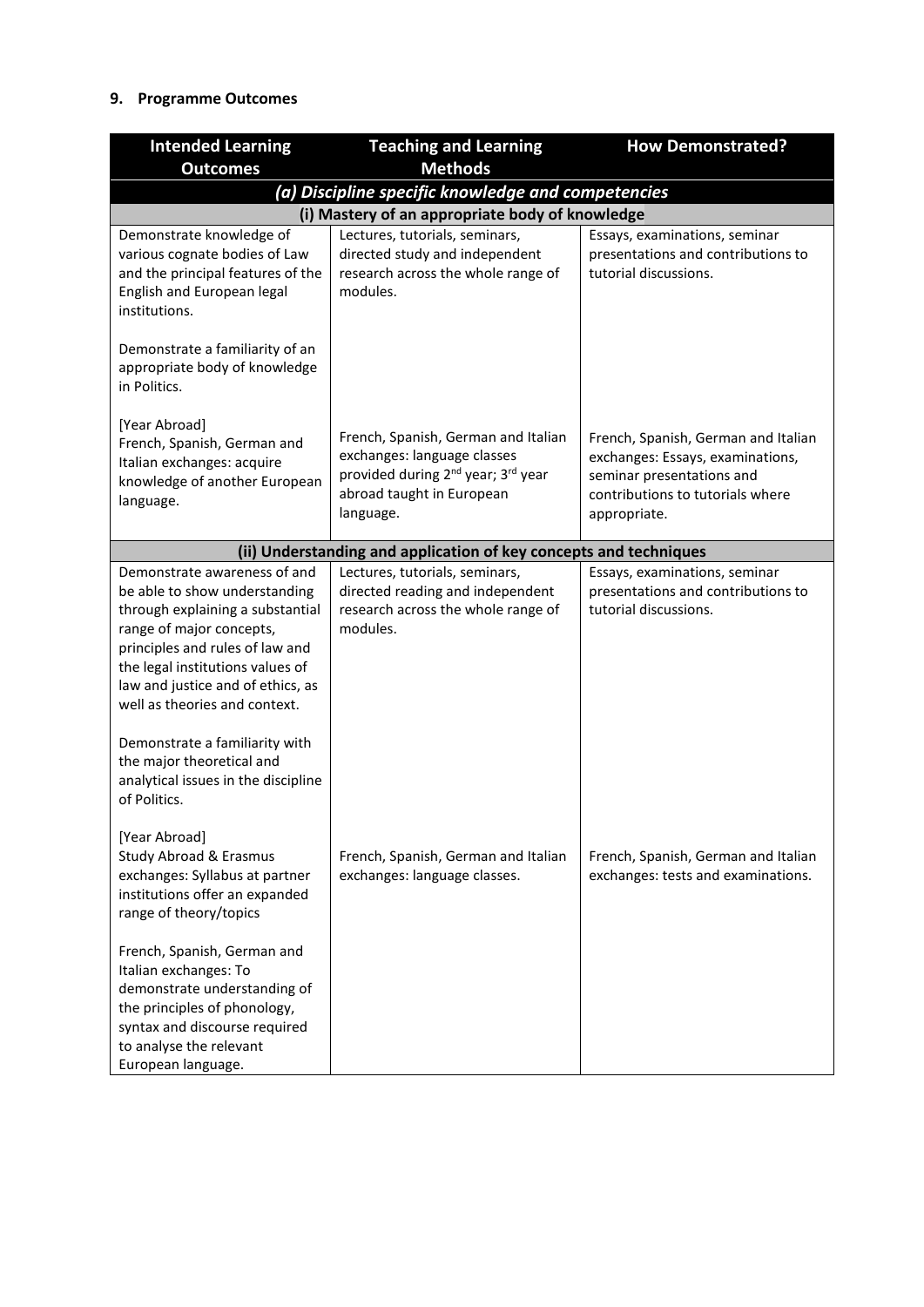| <b>Intended Learning</b>                                                                                                                                                                                                                                                                                                                                                                                            | <b>Teaching and Learning</b>                                                                                         |                                                                                                                                                                |  |  |  |  |  |  |  |  |  |
|---------------------------------------------------------------------------------------------------------------------------------------------------------------------------------------------------------------------------------------------------------------------------------------------------------------------------------------------------------------------------------------------------------------------|----------------------------------------------------------------------------------------------------------------------|----------------------------------------------------------------------------------------------------------------------------------------------------------------|--|--|--|--|--|--|--|--|--|
| <b>Outcomes</b>                                                                                                                                                                                                                                                                                                                                                                                                     | <b>Methods</b>                                                                                                       |                                                                                                                                                                |  |  |  |  |  |  |  |  |  |
|                                                                                                                                                                                                                                                                                                                                                                                                                     | (iii) Critical analysis of key issues                                                                                |                                                                                                                                                                |  |  |  |  |  |  |  |  |  |
| Demonstrate intellectual<br>independence including the<br>ability to analyse, synthesise,<br>critically assess and evaluate<br>doctrinal and policy issues in<br>the substantive and theoretical<br>legal subjects studied. The<br>ability to ask and answer cogent<br>questions and identify gaps in<br>own knowledge. This includes<br>the ability to recognise<br>ambiguity and deal with<br>uncertainty in law. | Lectures, tutorials, seminars,<br>directed reading and independent<br>research across the whole range of<br>modules. | Essays, examinations, seminar<br>presentations and contributions to<br>tutorial discussions, all of which<br>involve problem solving and<br>discussion topics. |  |  |  |  |  |  |  |  |  |
| Demonstrate understanding of<br>the relationship between legal<br>and political theory.                                                                                                                                                                                                                                                                                                                             |                                                                                                                      |                                                                                                                                                                |  |  |  |  |  |  |  |  |  |
| [Year Abroad]<br>European Exchanges:<br>Demonstrate the ability to<br>analyse through appropriate<br>methodologies aspects of<br>European culture, linguistic<br>contexts, political and social<br>structures.                                                                                                                                                                                                      |                                                                                                                      |                                                                                                                                                                |  |  |  |  |  |  |  |  |  |
| International Exchanges:<br>Demonstrate the ability to<br>analyse through appropriate<br>methodologies aspects of the<br>host country's culture, political<br>and social structures.<br>All exchanges: communicate<br>effectively in a new academic                                                                                                                                                                 |                                                                                                                      |                                                                                                                                                                |  |  |  |  |  |  |  |  |  |
| environment.                                                                                                                                                                                                                                                                                                                                                                                                        |                                                                                                                      |                                                                                                                                                                |  |  |  |  |  |  |  |  |  |
|                                                                                                                                                                                                                                                                                                                                                                                                                     | (iv) Clear and concise presentation of material                                                                      |                                                                                                                                                                |  |  |  |  |  |  |  |  |  |
| Demonstrate the ability to<br>communicate orally and in<br>writing, knowledge, legal<br>reasoning and the awareness of<br>policy issues.                                                                                                                                                                                                                                                                            | Lectures, tutorials, seminars,<br>directed reading and independent<br>research across the whole range of<br>modules. | Essays, examinations, seminar<br>presentations and contributions to<br>tutorial discussions, all of which<br>involve problem solving and<br>discussion topics. |  |  |  |  |  |  |  |  |  |
| Demonstrate the ability to<br>present coherent arguments<br>based on research and personal<br>synthesis of material.                                                                                                                                                                                                                                                                                                |                                                                                                                      |                                                                                                                                                                |  |  |  |  |  |  |  |  |  |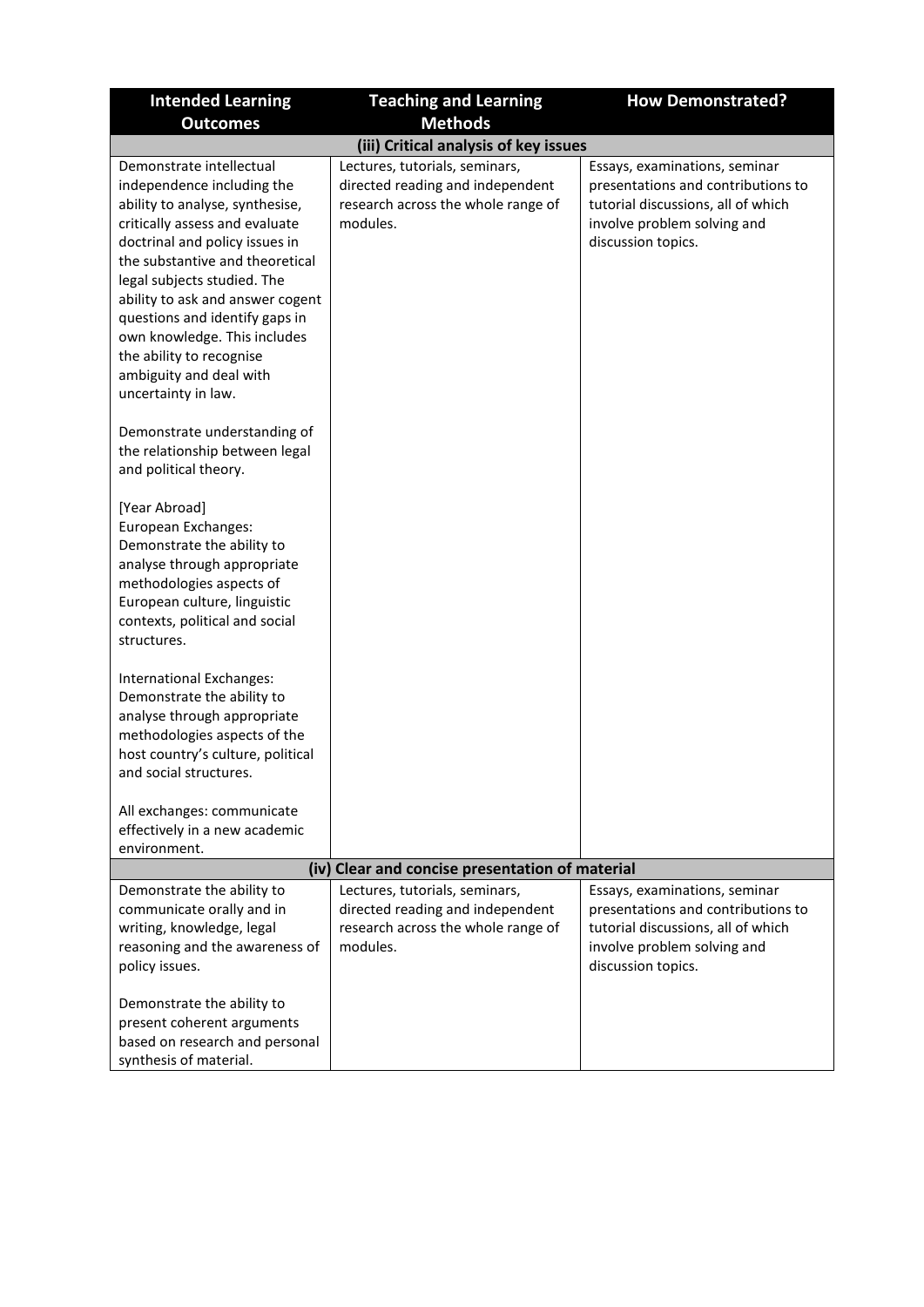| <b>Intended Learning</b>                                                                                                                                                                                                                                                                                                                                                                                          | <b>Teaching and Learning</b>                                                                                                                                                      | <b>How Demonstrated?</b>                                                                                                                                       |  |  |  |  |  |  |  |  |  |  |
|-------------------------------------------------------------------------------------------------------------------------------------------------------------------------------------------------------------------------------------------------------------------------------------------------------------------------------------------------------------------------------------------------------------------|-----------------------------------------------------------------------------------------------------------------------------------------------------------------------------------|----------------------------------------------------------------------------------------------------------------------------------------------------------------|--|--|--|--|--|--|--|--|--|--|
| <b>Outcomes</b>                                                                                                                                                                                                                                                                                                                                                                                                   | <b>Methods</b>                                                                                                                                                                    |                                                                                                                                                                |  |  |  |  |  |  |  |  |  |  |
|                                                                                                                                                                                                                                                                                                                                                                                                                   | (v) Critical appraisal of evidence with appropriate insight                                                                                                                       |                                                                                                                                                                |  |  |  |  |  |  |  |  |  |  |
| Demonstrate the ability to use<br>primary and secondary sources<br>to present reasoned and critical<br>analyses and arguments,<br>including the ability to<br>recognise ambiguity and deal<br>with uncertainty in law, and to<br>read, analyse and reflect<br>critically and contextually upon<br>major legal and political texts.<br>[Year Abroad]<br>Demonstrate inter-cultural<br>awareness and understanding. | Lectures, tutorials, seminars,<br>directed reading and independent<br>research across the whole range of<br>modules.                                                              | Essays, examinations, seminar<br>presentations and contributions to<br>tutorial discussions, all of which<br>involve problem solving and<br>discussion topics. |  |  |  |  |  |  |  |  |  |  |
|                                                                                                                                                                                                                                                                                                                                                                                                                   |                                                                                                                                                                                   |                                                                                                                                                                |  |  |  |  |  |  |  |  |  |  |
|                                                                                                                                                                                                                                                                                                                                                                                                                   | (vi) Other discipline specific competencies                                                                                                                                       |                                                                                                                                                                |  |  |  |  |  |  |  |  |  |  |
| Demonstrate the ability to<br>conduct independent legal and<br>political research using library<br>resources and legal databases.<br>This includes the accurate<br>identification of issues which<br>require researching, retrieval<br>and evaluation of accurate,<br>current and relevant<br>information from a range of<br>appropriate sources, including<br>primary legal sources.                             | Written work; and preparation for<br>seminars and tutorials, directed<br>reading.                                                                                                 | Assessed coursework, seminar<br>presentations and contribution to<br>tutorial discussions.                                                                     |  |  |  |  |  |  |  |  |  |  |
| [Year Abroad]<br>Demonstrate inter-cultural<br>awareness and understanding.                                                                                                                                                                                                                                                                                                                                       | Studying and living abroad                                                                                                                                                        |                                                                                                                                                                |  |  |  |  |  |  |  |  |  |  |
|                                                                                                                                                                                                                                                                                                                                                                                                                   | (b) Transferable skills                                                                                                                                                           |                                                                                                                                                                |  |  |  |  |  |  |  |  |  |  |
|                                                                                                                                                                                                                                                                                                                                                                                                                   | (i) Oral communication                                                                                                                                                            |                                                                                                                                                                |  |  |  |  |  |  |  |  |  |  |
| Display the ability to present<br>reasoned arguments in relation<br>to legal and political matters,<br>with clarity and coherence, and<br>where requested respond to<br>questions and instructions in<br>relation to legal and political<br>matters.                                                                                                                                                              | Seminars, tutorials, group work,<br>individual consultations with staff<br>and feedback on presentations.                                                                         | Oral communication skills are<br>demonstrated and feedback<br>provided in tutorials/seminars.                                                                  |  |  |  |  |  |  |  |  |  |  |
| [Year Abroad]<br>French, Spanish, German and<br>Italian exchanges: to display the<br>ability to communicate in a<br>European language in a fluent,<br>accurate and appropriate<br>manner.<br>All exchanges: Communicate<br>effectively in a new academic                                                                                                                                                          | Residence abroad<br>French, Spanish, German and Italian<br>exchanges: language classes. Other<br>native language options are also<br>available for the Scandinavian<br>exchanges. | French, Spanish, German and Italian<br>exchanges: exercises, oral<br>presentations.                                                                            |  |  |  |  |  |  |  |  |  |  |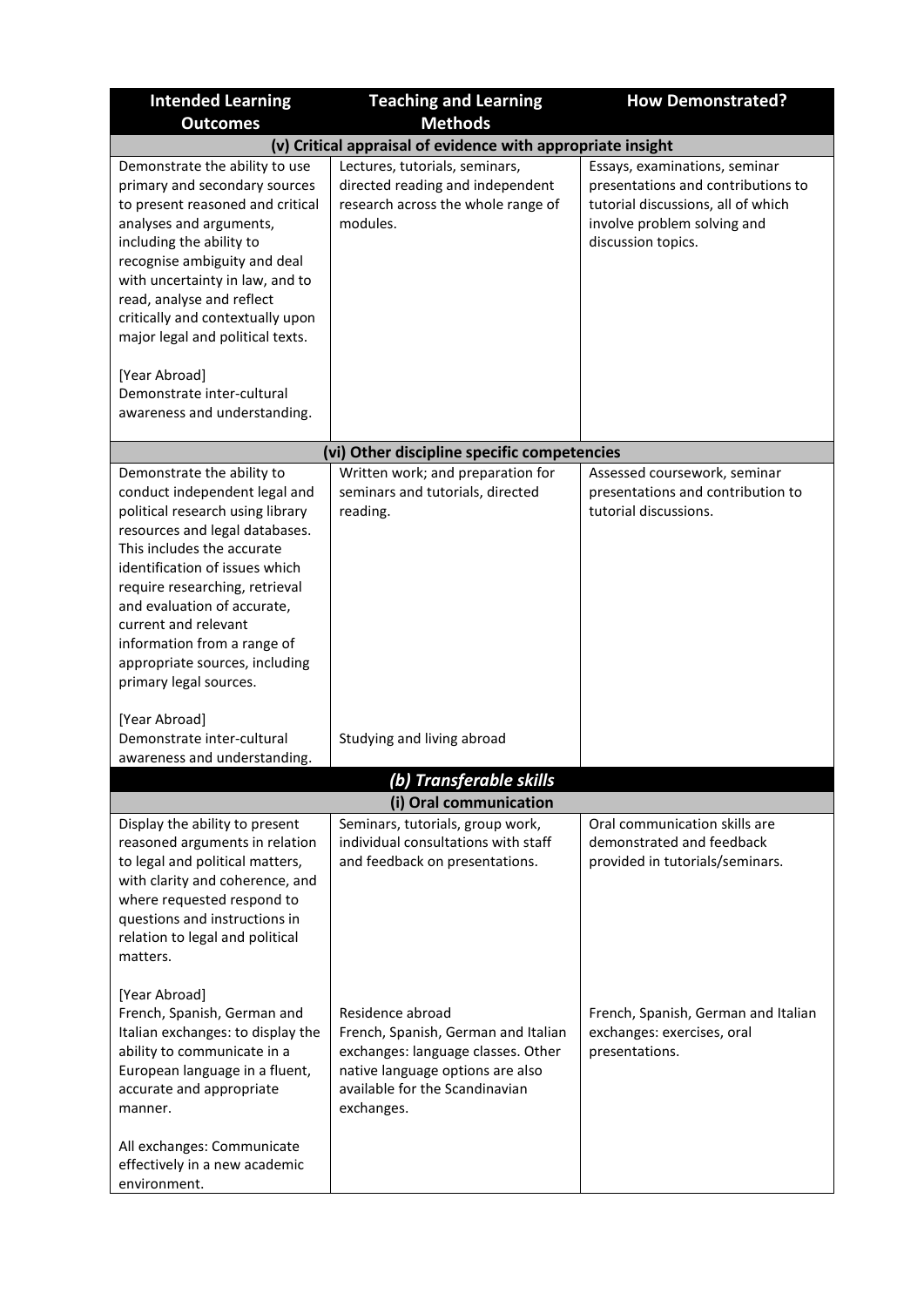| <b>Intended Learning</b>                                                                                                                                                                                                                                                                                                                                                                                                                          | <b>How Demonstrated?</b>                                                                                                                                                                                                                                     |                                                                                                                                                                                                                                                                                                                                                     |
|---------------------------------------------------------------------------------------------------------------------------------------------------------------------------------------------------------------------------------------------------------------------------------------------------------------------------------------------------------------------------------------------------------------------------------------------------|--------------------------------------------------------------------------------------------------------------------------------------------------------------------------------------------------------------------------------------------------------------|-----------------------------------------------------------------------------------------------------------------------------------------------------------------------------------------------------------------------------------------------------------------------------------------------------------------------------------------------------|
| <b>Outcomes</b>                                                                                                                                                                                                                                                                                                                                                                                                                                   | <b>Methods</b>                                                                                                                                                                                                                                               |                                                                                                                                                                                                                                                                                                                                                     |
|                                                                                                                                                                                                                                                                                                                                                                                                                                                   | (ii) Written communication                                                                                                                                                                                                                                   |                                                                                                                                                                                                                                                                                                                                                     |
| Demonstrate the ability to write<br>in a suitable academic style;<br>and where required, respond to<br>questions and instructions; to<br>be critical and analytical; and to<br>present data clearly in written<br>forms of communication.                                                                                                                                                                                                         | Provision of writing guides,<br>supervisions, formative coursework,<br>preparation for seminars/tutorials,<br>problem-solving exercises,<br>independent research, individual<br>consultations with staff and<br>feedback on coursework and<br>assessed work. | Assessed coursework, essay-based<br>examinations, dissertation, group<br>projects, and critical commentary.                                                                                                                                                                                                                                         |
| [Year Abroad]<br>French, Spanish, German and<br>Italian exchanges: to produce<br>texts of various types in a<br>European language<br>demonstrating accuracy and<br>appropriate discourse<br>conventions.                                                                                                                                                                                                                                          | French, Spanish, German and Italian<br>exchanges: language classes,<br>formative coursework in partner<br>institutions.                                                                                                                                      | French, Spanish, German and Italian<br>exchanges: assessed language tasks.                                                                                                                                                                                                                                                                          |
|                                                                                                                                                                                                                                                                                                                                                                                                                                                   | (iii) Information technology                                                                                                                                                                                                                                 |                                                                                                                                                                                                                                                                                                                                                     |
| Demonstrate the ability to use<br>the internet and specific<br>electronic information retrieval<br>systems, use of new learning<br>technologies.<br>To be able to produce a word-<br>processed essay or other text in<br>accordance with a standard<br>template.<br>Use IT effectively to support<br>their studies including use of IT<br>for bibliographic and archive<br>searches, data analysis and<br>written/visual presentation of<br>work. | Support is provided by the Law<br>School staff and open access<br>computer facilities are available to<br>all students. Computer practical<br>classes, use of discussion boards and<br>wikis on Blackboard, and<br>independent study.                        | Students are expected to word<br>process their written work.<br>Essays, online discussion forums,<br>technology-based exercises,<br>problem-based exercises and other<br>forms of assessed coursework.<br>[Year Abroad]<br>With regard to the 3rd year of the<br>programme, communication with<br>students abroad is conducted via the<br>internet. |
|                                                                                                                                                                                                                                                                                                                                                                                                                                                   | (iv) Numeracy                                                                                                                                                                                                                                                |                                                                                                                                                                                                                                                                                                                                                     |
| Demonstrate the ability to<br>analyse, interpret and present<br>relevant data including textual,<br>numerical and statistical, using<br>statistical and graphical<br>techniques; and to make simple<br>mathematical calculations.                                                                                                                                                                                                                 | The use of basic statistics and the<br>ability to make simple mathematical<br>calculations are included in a<br>number of modules and are<br>developed in lectures, tutorials and<br>written work in those modules.                                          | Essays, examinations, tutorials,<br>technology-based exercises,<br>problem-based exercises and other<br>forms of assessed coursework.<br>[Year Abroad]<br>Plus equivalent forms of assessment<br>in partner institutions.                                                                                                                           |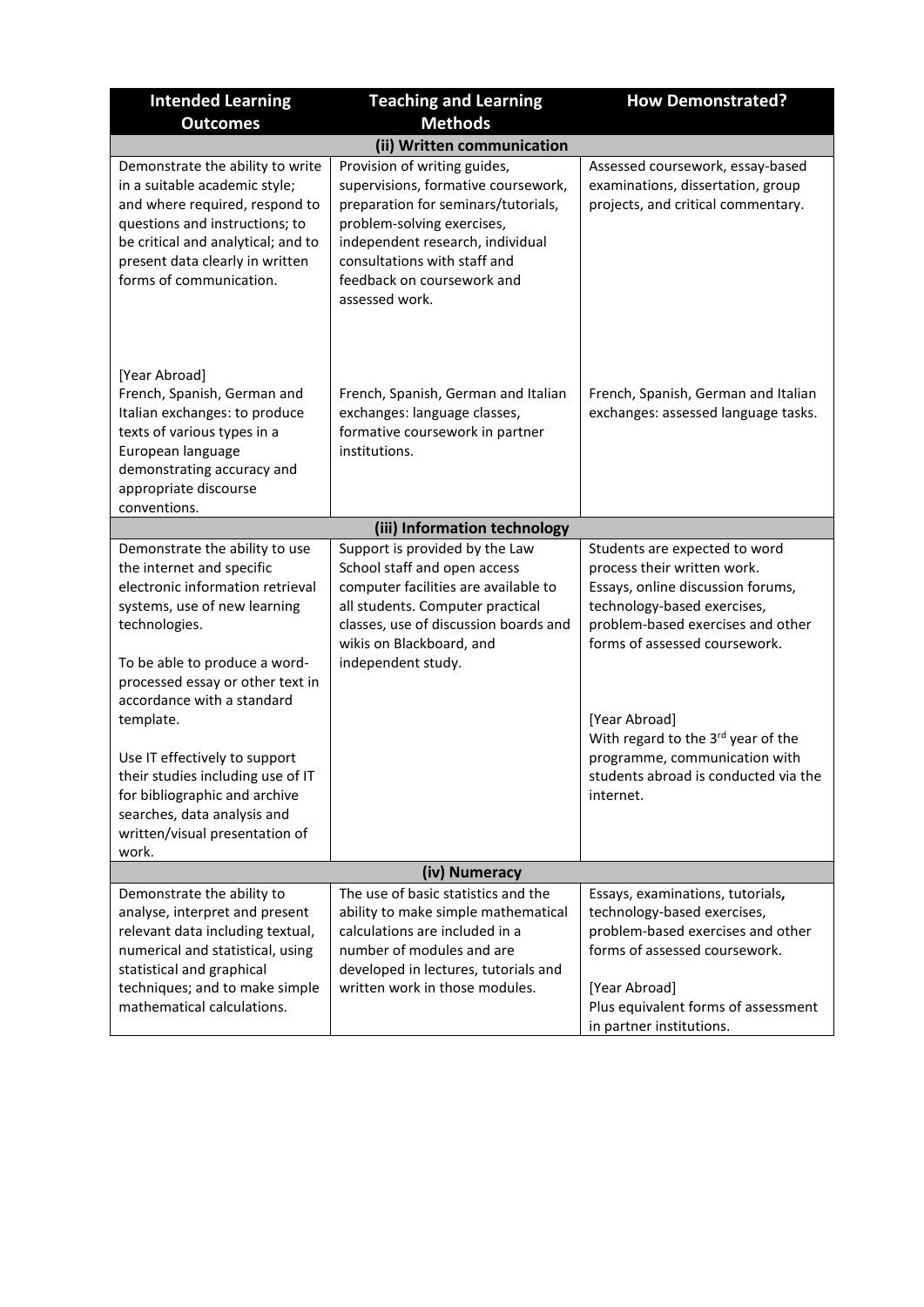| <b>Intended Learning</b>          | <b>Teaching and Learning</b>         | <b>How Demonstrated?</b>              |
|-----------------------------------|--------------------------------------|---------------------------------------|
| <b>Outcomes</b>                   | <b>Methods</b>                       |                                       |
|                                   |                                      |                                       |
| Demonstrate the ability to work   | Students are expected to             | Group work assignments and/or         |
| in a group as a participant who   | collaborate as part of tutorial      | project work, tutorial activities and |
| contributes effectively to the    | preparation. In some modules         | Blackboard exercises; willingness to  |
| group task including              | students are required to engage in a | work collaboratively                  |
| collaborative planning.           | group exercise in a tutorial.        |                                       |
|                                   |                                      |                                       |
| [Year Abroad]                     | Students are given the opportunity   |                                       |
| <b>Build positive working</b>     | to participate in the team           |                                       |
| relationships with staff and      | competitions of mooting, client      |                                       |
| students at partner institution.  | interviewing and negotiation.        |                                       |
|                                   | (vi) Problem solving                 |                                       |
| Demonstrate the ability to        | Lectures, tutorials, team problem    | Essays, examinations, tutorials,      |
| apply knowledge to situations     | solving exercises and seminars.      | technology-based exercises,           |
| of varying complexity and to      |                                      | problem-based exercises and other     |
| provide solutions to actual or    |                                      | forms of assessed coursework.         |
| hypothetical problems.            |                                      |                                       |
|                                   |                                      | [Year Abroad]                         |
| Address problems in Law and       |                                      | Plus equivalent forms of assessment   |
| Politics using a range of primary |                                      | in partner institutions.              |
| and secondary sources.            |                                      |                                       |
|                                   | (vii) Information handling           |                                       |
| Demonstrate the ability,          | Lectures, tutorials and seminars,    | Tutorials, seminars, coursework and   |
| through directed and              | directed reading.                    | examinations.                         |
| independent study, to gather,     |                                      |                                       |
| analyse and deploy material.      |                                      |                                       |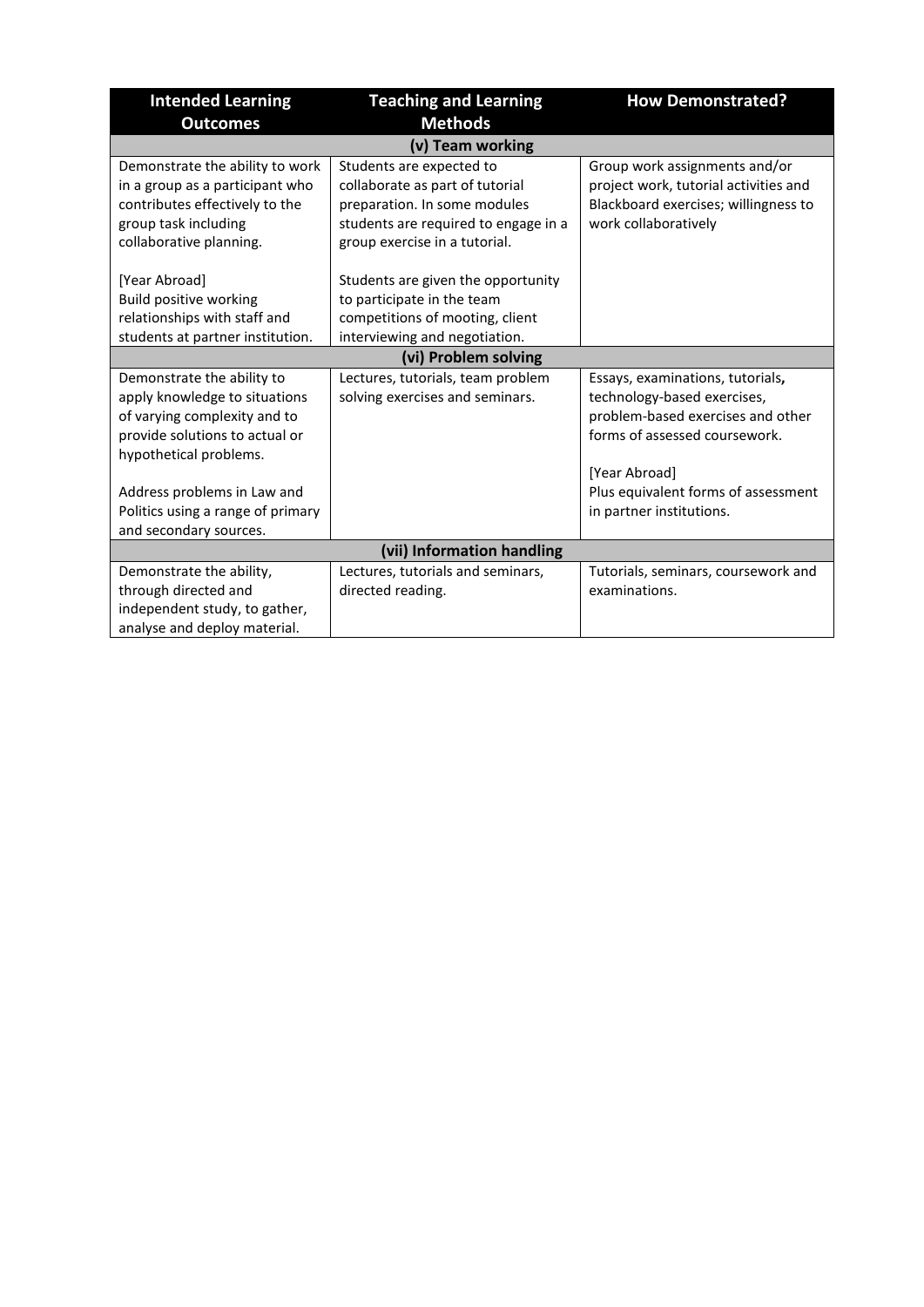| <b>Intended Learning</b>                                                                                                                                                                                                                                                                                                                                                                                                                  | <b>Teaching and Learning</b>                                                                                                                                                                                                                      | <b>How Demonstrated?</b>                                                                                                                                                                                                                                         |  |  |  |  |  |  |  |  |  |
|-------------------------------------------------------------------------------------------------------------------------------------------------------------------------------------------------------------------------------------------------------------------------------------------------------------------------------------------------------------------------------------------------------------------------------------------|---------------------------------------------------------------------------------------------------------------------------------------------------------------------------------------------------------------------------------------------------|------------------------------------------------------------------------------------------------------------------------------------------------------------------------------------------------------------------------------------------------------------------|--|--|--|--|--|--|--|--|--|
| <b>Outcomes</b>                                                                                                                                                                                                                                                                                                                                                                                                                           | <b>Methods</b>                                                                                                                                                                                                                                    |                                                                                                                                                                                                                                                                  |  |  |  |  |  |  |  |  |  |
|                                                                                                                                                                                                                                                                                                                                                                                                                                           | (viii) Skills for lifelong learning                                                                                                                                                                                                               |                                                                                                                                                                                                                                                                  |  |  |  |  |  |  |  |  |  |
| Demonstrate the ability to<br>reflect on their learning to<br>acknowledge and correct<br>errors, to identify gaps in own<br>knowledge, and to make<br>effective use of feedback<br>The development of<br>transferable skills.                                                                                                                                                                                                             | Career advice, including on the legal<br>profession and politics and<br>postgraduate study.<br>Guidance through seminars,<br>consultations and structured<br>feedback sessions to assist planning<br>for personal and educational<br>development. | The progressive nature of modules<br>from year to year and the<br>corresponding assessment of them<br>of the course as a whole.<br>Successful completion of assessment<br>for each module studied.<br>Graduate surveys.                                          |  |  |  |  |  |  |  |  |  |
| The ability to plan and<br>undertake tasks in area studied.<br>Demonstrate the ability to<br>undertake independent<br>research, showing intellectual<br>independence through the<br>completion of tasks and the<br>analysing of political and legal<br>questions; to demonstrate the<br>capacity for time management;<br>and to demonstrate the<br>capacity for independent study,<br>self-organisation, and self-<br>approval.           | Career development guidance from<br>the School's Careers Tutors,<br>structured sessions with the Career<br>Development Service.<br>Provision of information and<br>guidance on referencing.                                                       | Via the award of the Employability<br>Certificate or through exercises in<br>classes relating to career planning,<br>volunteering, interview techniques,<br>CV writing, preparing applications<br>and marketing.<br>Completion of online Plagiarism<br>Tutorial. |  |  |  |  |  |  |  |  |  |
| Demonstrate engagement with<br>own personal and professional<br>development and academic<br>integrity.<br>[Year Abroad]<br>French, Spanish, German and<br>Italian exchanges: To<br>demonstrate strategies for self-<br>monitoring and continued<br>maintenance and development<br>of skills in a European language.<br>All exchanges: Manage learning<br>in addition to the challenges of<br>living and studying in a foreign<br>country. | French, Spanish, German and Italian<br>exchanges: Development of<br>metalinguistic awareness through<br>language classes, tasks designed to<br>expand a foreign language<br>repertoire.                                                           | French, Spanish, German and Italian<br>exchanges: Language assignments,<br>ability to self-correct.                                                                                                                                                              |  |  |  |  |  |  |  |  |  |

#### **10. Progression points**

Students are required to complete 120 credits of taught modules delivered over two semesters each academic year (a total of 60 credits must be studied in each semester).

The rules governing progression are defined in **Senate Regulation 5:** Regulations governing undergraduate programmes of study. Legal foundation modules must be passed at 40%.

In cases where a student has failed to meet a requirement to progress he or she will be required to withdraw from the programme.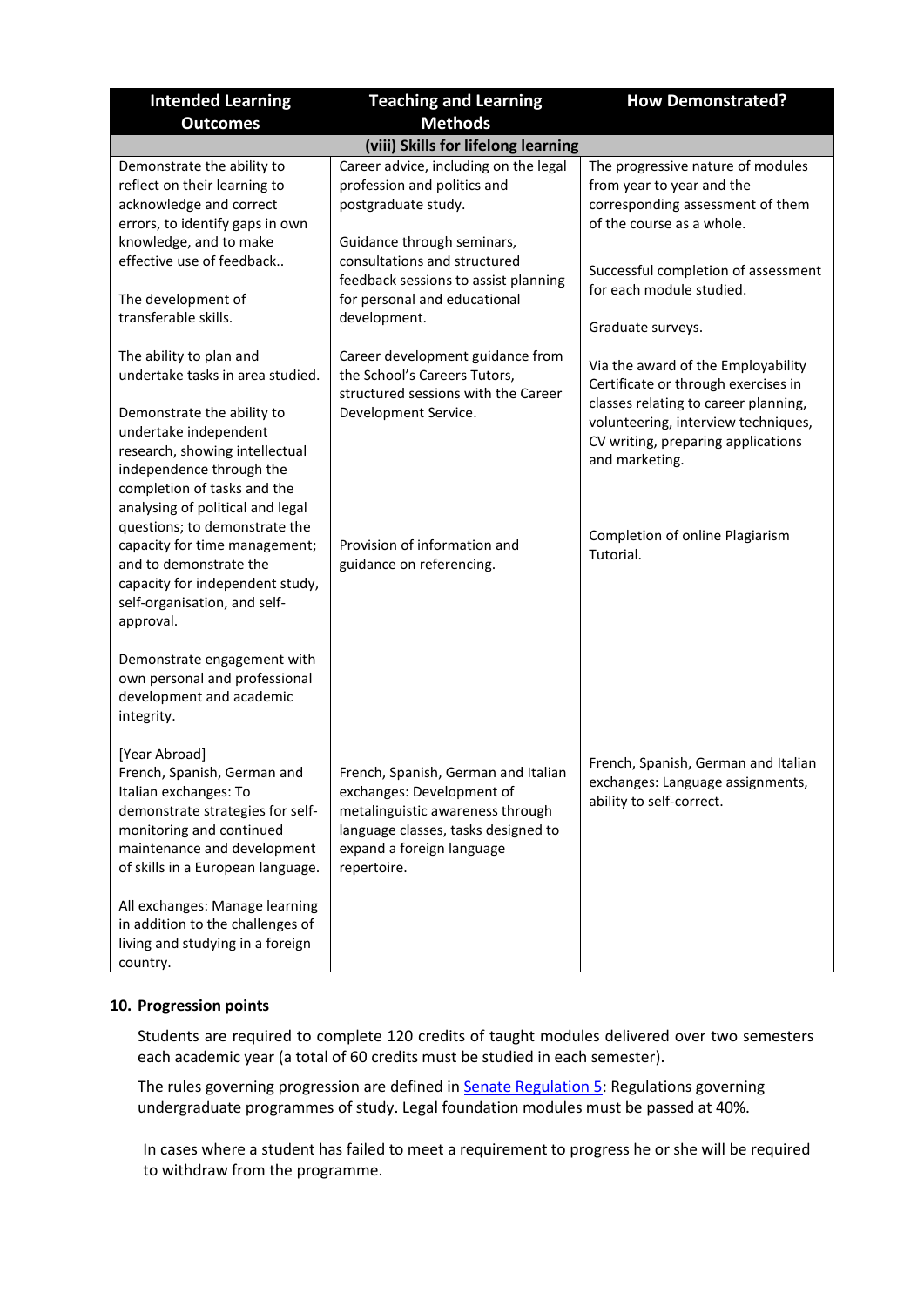### **Application to Transfer to LLB Law with Politics (with a Year Abroad)**

Students are invited to apply at the end of their first year to transfer to the LLB Law with Politics with a Year Abroad. Students are selected on the basis of their first year average of 50%\* and above with those obtaining the highest average having priority. In addition, performance is also reviewed, taking into account such indicators as attendance and observation of academic obligations. Absence from tutorials without mitigating circumstances and non-submission of required coursework would be examples of poor performance and would result in an application being rejected.

\*please note some partner institutions may require a higher first year average to be achieved.

### **Progression from 2nd year to year abroad**

Students may progress to the year abroad with no more than 30 credits of failed modules in year 2. Good attendance and observation of academic obligations must continue to be maintained throughout year 2. Failure to do so may result in the opportunity to study abroad being withdrawn and the student being transferred back to LLB Law with Politics or withdrawn from the programme entirely.

For the year abroad year students are required to complete the equivalent of 60 ECTS if studying at a European partner institution or an equivalent number of credits at one of the International partner institutions as agreed between the Law School and the partner Law School.

In cases where a student has failed to meet a requirement to progress he or she will be required to withdraw from the LLB programme.

#### **Progression from year abroad to final year**

Students who have failed up to 20 credits at level 1 and have exhausted all reassessment opportunities for those credits may proceed to their final year of study providing they have passed at least 100 credits at level 2 with a mark of 40% or higher, following any reassessment opportunities as required.

Students at the end of their penultimate level of study who have failed modules which contribute towards the classification of their award, and who have exhausted their re-sit opportunities for these modules, may proceed to the final year of the programme carrying a maximum of 30 credits of failed modules. The Board of Examiners may prevent a student from progressing while carrying failed modules, if those modules are deemed as being essential pre-requisites for final level study. In such cases the student's programme of study shall be terminated.

In addition, for a student to progress to the final year of the LLB Law with Politics with a Year Abroad programme the following will apply:

- i) Erasmus Exchange: Students are required to attempt approved credits of 60 ECTS as agreed by the Law School. In order to pass the year students must achieve a credit weighted average of 50% for the year, including any resit options as per the partner institution's rules by the August Board of Examiners. If a student fails to achieve a credit weighted average of 50%, the Board will consider whether the student should have to transfer on to LLB Law with Politics for his/her final year taking into account overall attendance and observation of academic obligations.
- ii) Study Abroad Exchange: Students are required to attempt an academic load equivalent to 120 Leicester credits as agreed by the Law School. In order to pass the year students must achieve a credit weighted average of 50% for the year, including any resit options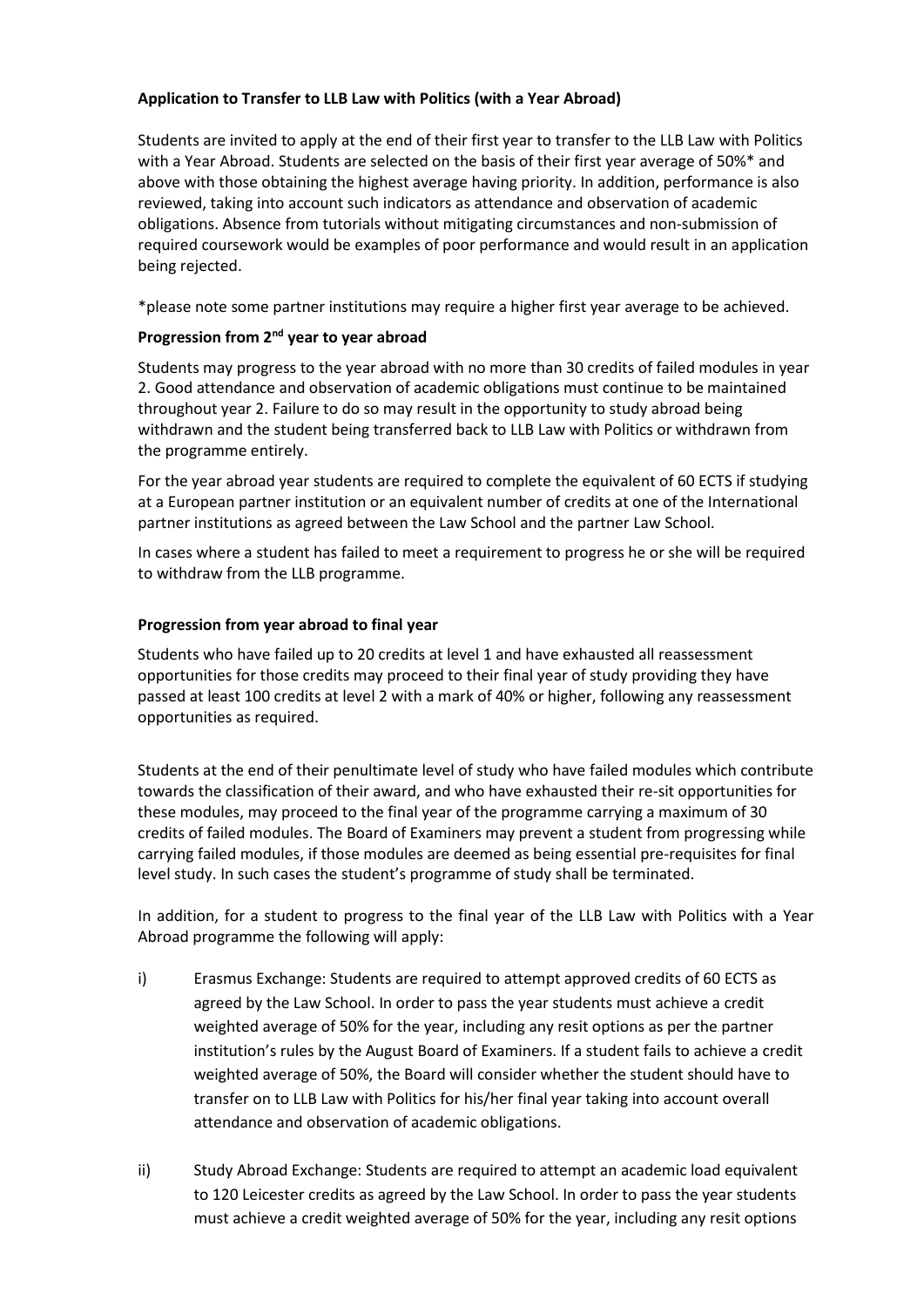as per the partner institution's rules by the August Board of Examiners. If a student fails to achieve a credit weighted average of 50%, the Board will consider whether the student should have to transfer on to the LLB Law with Politics for his/her final year taking into account overall attendance and observation of academic obligations.

The year abroad does not contribute towards the overall classification, and will therefore be assessed on a pass or fail basis.

#### **Transfers from the degree of LLB Law with Politics**

Students who have passed first or second year assessments of the LLB Law with Politics may, on giving notice in writing to the School not later than the beginning of the first semester of the next academic year, transfer to the second or final year of the LLB in Law, as the case may be.

Students transferring to the final year of the LLB in Law shall be credited with the 30 credits obtained in Politics modules in the second year and these credits will be attributed to the Part 1 Final Examination.

#### **11. Scheme of Assessment**

This programme follows the standard scheme of award and classification set out in Senate [Regulation 5.](http://www2.le.ac.uk/offices/sas2/regulations/documents/senatereg5-undergraduates.pdf)

#### **12. Special Features**

Students may apply to transfer to the LLB Law with Politics (with a Year Abroad) after successful completion of the first year and subsequent successful completion of the second year.

The Year Abroad elements provides for students spending their third year at one of the Law School's partner institutions and then returning to Leicester for their final year. **All partners offer both law and politics modules (except Modena).**

A sample of partner institutions is below:

Flinders University, Adelaide, Australia La Trobe University, Melbourne, Australia University of Windsor, Windsor, Canada University of Copenhagen, Denmark University of Hong Kong Roma Tre, Rome, Italy Chuo University, Tokyo, Japan University of Oslo, Norway Rhodes University, Grahamstown, South Africa Singapore Management University Stockholm University, Sweden

The following partners require ability in the local language:

Jean Moulin University, Lyon, France Johann-Wolfgang-Goethe University, Frankfurt, Germany Autonoma University, Madrid, Spain University of Modena & Reggio Emilia, Modena, Italy Pompeu Fabra University, Barcelona, Spain

All the partner universities, including those that teach in English (excluding those in English teaching countries) offer introductory, intermediate and advanced language lessons for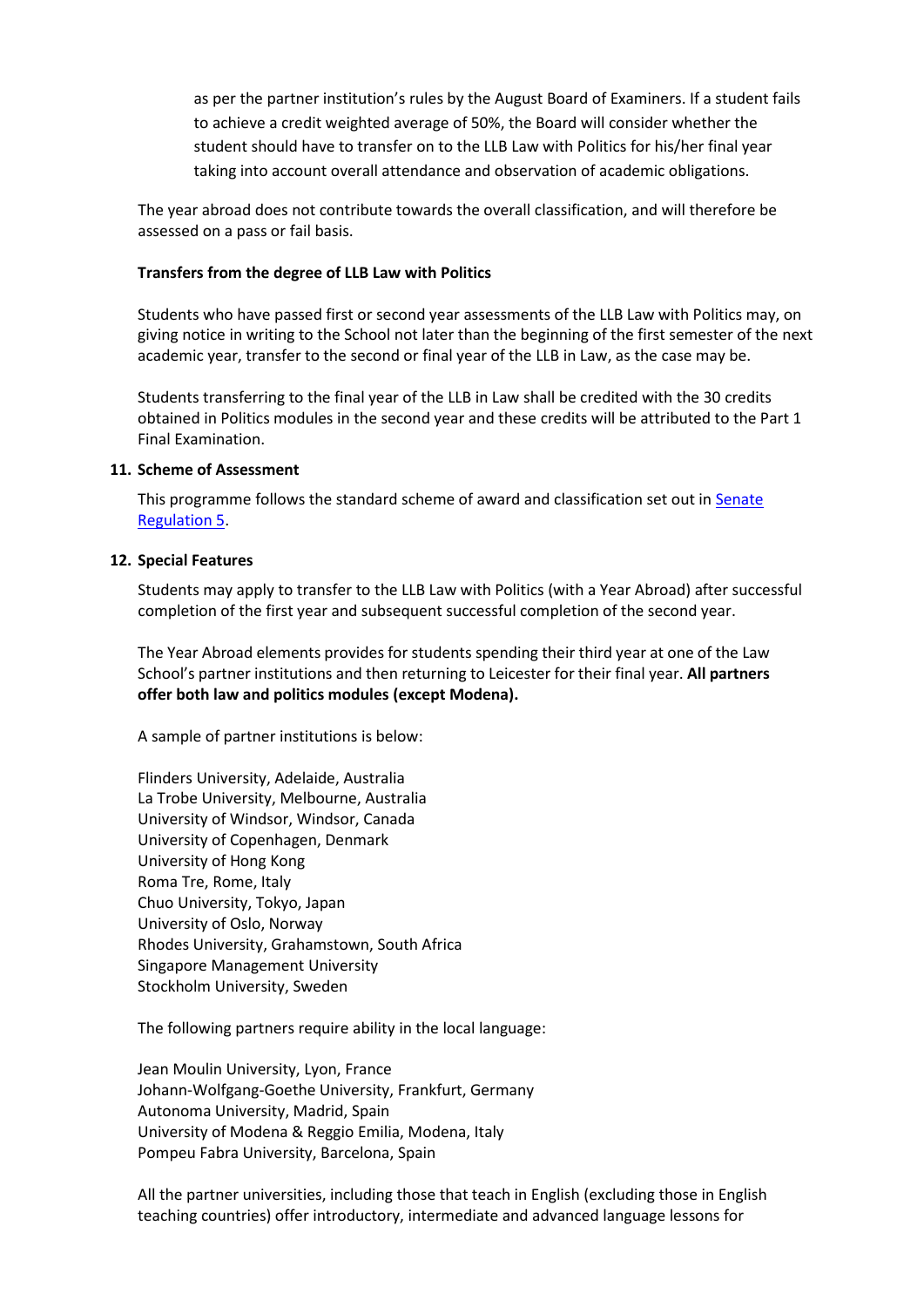incoming exchange students. These courses are credit bearing for the purposes of the year abroad.

Please note that availability at the international partner institutions varies each year and places cannot always be guaranteed at the destinations listed.

The exchange programme for European Universities is administered as part of the European Union Erasmus Framework programme.

Students wishing to apply for the LLB Law with Politics Year Abroad variant must first apply through UCAS for the LLB Law with Politics degree. Applications to transfer on to the LLB Law with Politics (with a Year Abroad) degree are made towards the end of the first year. Students are selected on the basis of their first year marks.

#### **13. Indications of programme quality**

- Performance in the National Student Survey
- External examiners' reports
- Degree results and career destination statistics
- Annual Development Review reports
- Periodic Development Review reports
- Peer review of teaching and peer review of marking exercises
- Student-Staff Committee feedback
- Module Feedback

#### **14. External Examiners**

The details of the Law External Examiner(s) for this programme and the most recent External Examiners' reports can be found [here.](https://exampapers.le.ac.uk/xmlui/handle/123456789/8)

The details of the Politics External Examiner(s) for this programme and the most recent External Examiners' reports can be found [here.](https://exampapers.le.ac.uk/xmlui/handle/123456789/199)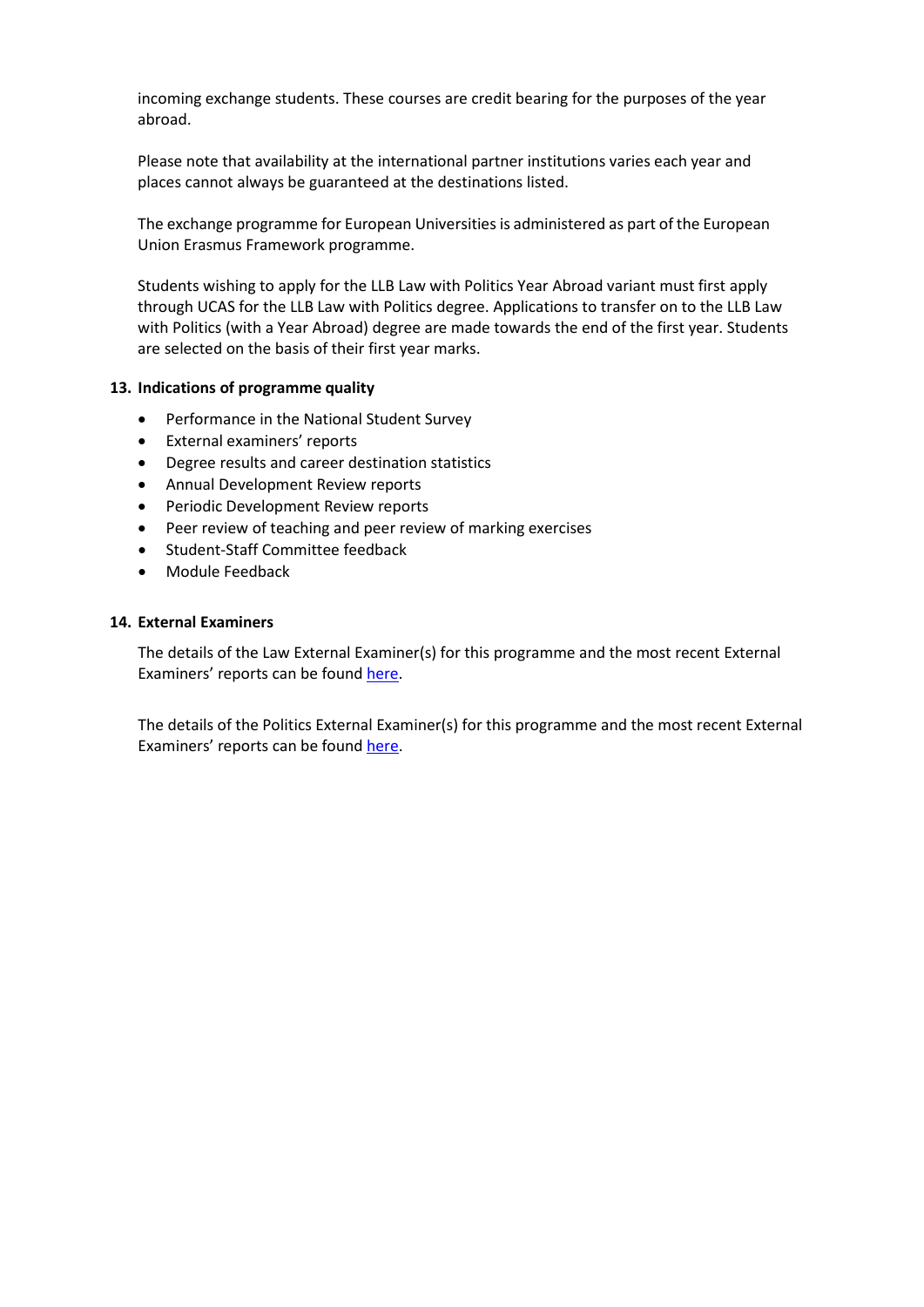#### **LLB LAW WITH POLITICS**

#### **Appendix 1: Programme Structure** (programme regulations)

### **First Year Modules**

| <b>Year Long Modules</b>   |                                           |     |  |  |  |  |  |  |  |
|----------------------------|-------------------------------------------|-----|--|--|--|--|--|--|--|
| LW1120                     | Constitutional and Administrative Law*    | 30  |  |  |  |  |  |  |  |
| LW1130                     | Contract Law*                             | 30  |  |  |  |  |  |  |  |
| Semester 1                 |                                           |     |  |  |  |  |  |  |  |
| LW1171                     | Analysing the English Legal System        | 15  |  |  |  |  |  |  |  |
| PL1019                     | Politics, Power and Ethics                | 15  |  |  |  |  |  |  |  |
| <b>Semester 2</b>          |                                           |     |  |  |  |  |  |  |  |
| LW1172                     | Law, Justice and Society                  | 15  |  |  |  |  |  |  |  |
| PL1012                     | <b>Comparative European Politics</b>      | 15  |  |  |  |  |  |  |  |
| <b>Year Total</b>          |                                           | 120 |  |  |  |  |  |  |  |
| <b>Second Year Modules</b> |                                           |     |  |  |  |  |  |  |  |
| <b>Year Long Modules</b>   |                                           |     |  |  |  |  |  |  |  |
| LW2240                     | EU Law*                                   | 30  |  |  |  |  |  |  |  |
| LW2220                     | Criminal Law*                             | 30  |  |  |  |  |  |  |  |
| LW2410                     | The Law of Tort*                          | 30  |  |  |  |  |  |  |  |
| Semester 1                 |                                           |     |  |  |  |  |  |  |  |
|                            | One Politics module chosen from:          |     |  |  |  |  |  |  |  |
| PL2011                     | <b>Political Ideas</b>                    | 15  |  |  |  |  |  |  |  |
| PL2020                     | Political Parties in Contemporary Britain | 15  |  |  |  |  |  |  |  |
| <b>Semester 2</b>          |                                           |     |  |  |  |  |  |  |  |
|                            | One Politics module chosen from:          |     |  |  |  |  |  |  |  |
| PL2016                     | <b>European Union Politics</b>            | 15  |  |  |  |  |  |  |  |
| PL2024                     | Governing Societies in Conflict           | 15  |  |  |  |  |  |  |  |
| <b>Year Total</b>          |                                           | 120 |  |  |  |  |  |  |  |
| <b>Final Year Modules</b>  |                                           |     |  |  |  |  |  |  |  |
| <b>Year Long Modules</b>   |                                           |     |  |  |  |  |  |  |  |
| LW2390                     | Land Law*                                 | 30  |  |  |  |  |  |  |  |
| LW3370                     | Equity and Trusts*                        | 30  |  |  |  |  |  |  |  |

\*Legal Foundation modules

#### **Law optional modules**

30 credits of approved optional modules from the list below

The semester in which each 15 credit module is delivered is set in the Spring Term prior to delivery. If 15 credit options are chosen then one must be selected from each semester. Optional modules subject to availability.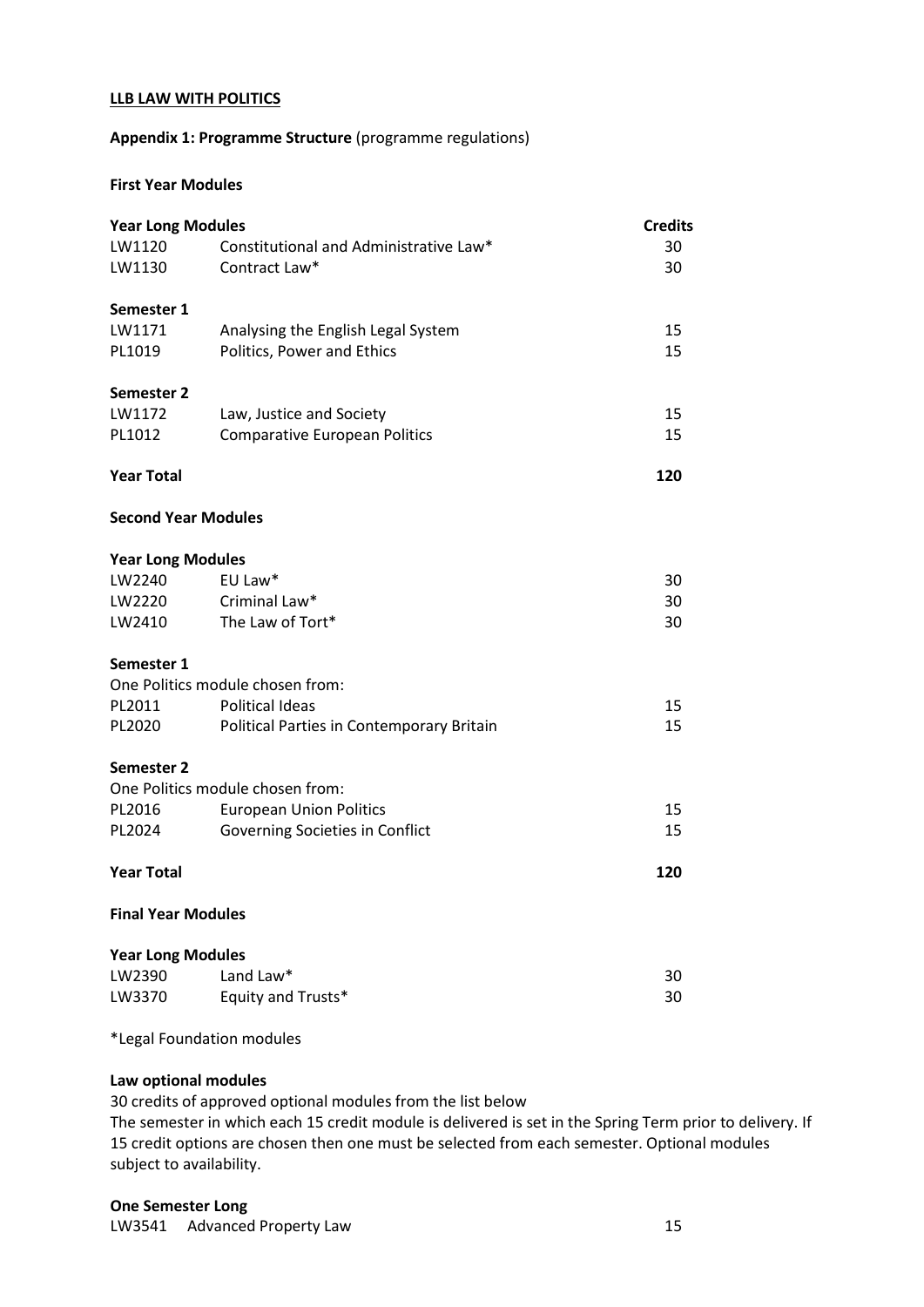| LW3182 | <b>Canadian Constitutional Law</b>   | 15 |
|--------|--------------------------------------|----|
| LW3301 | Caring and the Law                   | 15 |
| LW3561 | <b>Commercial Property Law</b>       | 15 |
| LW3591 | Criminal Justice 1                   | 15 |
| LW3592 | Criminal Justice 2                   | 15 |
| LW3571 | <b>Dispute Resolution</b>            | 15 |
| LW3511 | Inheritance Law                      | 15 |
| LW3581 | International Commercial Arbitration | 15 |
| LW3491 | Internet Law                         | 15 |
| LW3451 | Mental Health Law                    | 15 |
|        |                                      |    |

### **Year Long**

| LW3550 | <b>Bioethics</b>                             | 30 |
|--------|----------------------------------------------|----|
| LW3310 | Commercial Law                               | 30 |
| LW3320 | Company Law                                  | 30 |
| LW3210 | <b>Competition Law and Policy</b>            | 30 |
| LW3290 | <b>Clinical Legal Skills</b>                 | 30 |
| LW3350 | Criminology                                  | 30 |
| LW3360 | <b>Dissertation</b>                          | 30 |
| LW3230 | <b>Employment Law</b>                        | 30 |
| LW3250 | Family Law                                   | 30 |
| LW3270 | Human Rights in the 21 <sup>st</sup> Century | 30 |
| LW3460 | Immigration Law                              | 30 |
| LW3380 | <b>Intellectual Property</b>                 | 30 |
| LW3280 | International Law                            | 30 |
| LW3410 | Jurisprudence                                | 30 |
| LW3420 | Law of Evidence                              | 30 |
| LW3430 | Law and Political Theory                     | 30 |
| LW3260 | Medical Law                                  | 30 |

### *Semester 1*

| One Politics optional module chosen from: |                                                        |    |  |  |  |  |  |  |  |  |  |
|-------------------------------------------|--------------------------------------------------------|----|--|--|--|--|--|--|--|--|--|
| PL3060                                    | Feminism                                               | 15 |  |  |  |  |  |  |  |  |  |
| PL3106                                    | <b>Parliamentary Studies</b>                           | 15 |  |  |  |  |  |  |  |  |  |
| PL3122                                    | The Political Legacies of Conflict in Northern Ireland | 15 |  |  |  |  |  |  |  |  |  |
| PL3137                                    | The Politics of Contemporary British Foreign Policy    | 15 |  |  |  |  |  |  |  |  |  |
| PL3142                                    | Politics of the International Drug Trade               | 15 |  |  |  |  |  |  |  |  |  |

### *Semester 2*

| One Politics optional module chosen from: |                                        |    |  |  |  |  |  |  |  |
|-------------------------------------------|----------------------------------------|----|--|--|--|--|--|--|--|
| PL3118                                    | <b>Global Justice and Human Rights</b> | 15 |  |  |  |  |  |  |  |
| PL3071                                    | The American Presidency                | 15 |  |  |  |  |  |  |  |
| PL3076                                    | Politics and the Environment           | 15 |  |  |  |  |  |  |  |
| PL3144                                    | Politics and War in Outer Space        | 15 |  |  |  |  |  |  |  |
| PL3145                                    | Gender, Race and War                   | 15 |  |  |  |  |  |  |  |
|                                           |                                        |    |  |  |  |  |  |  |  |
| <b>Year Total</b>                         |                                        |    |  |  |  |  |  |  |  |

## **Appendix 2: Module specifications**

See module specification database <http://www.le.ac.uk/sas/courses/documentation>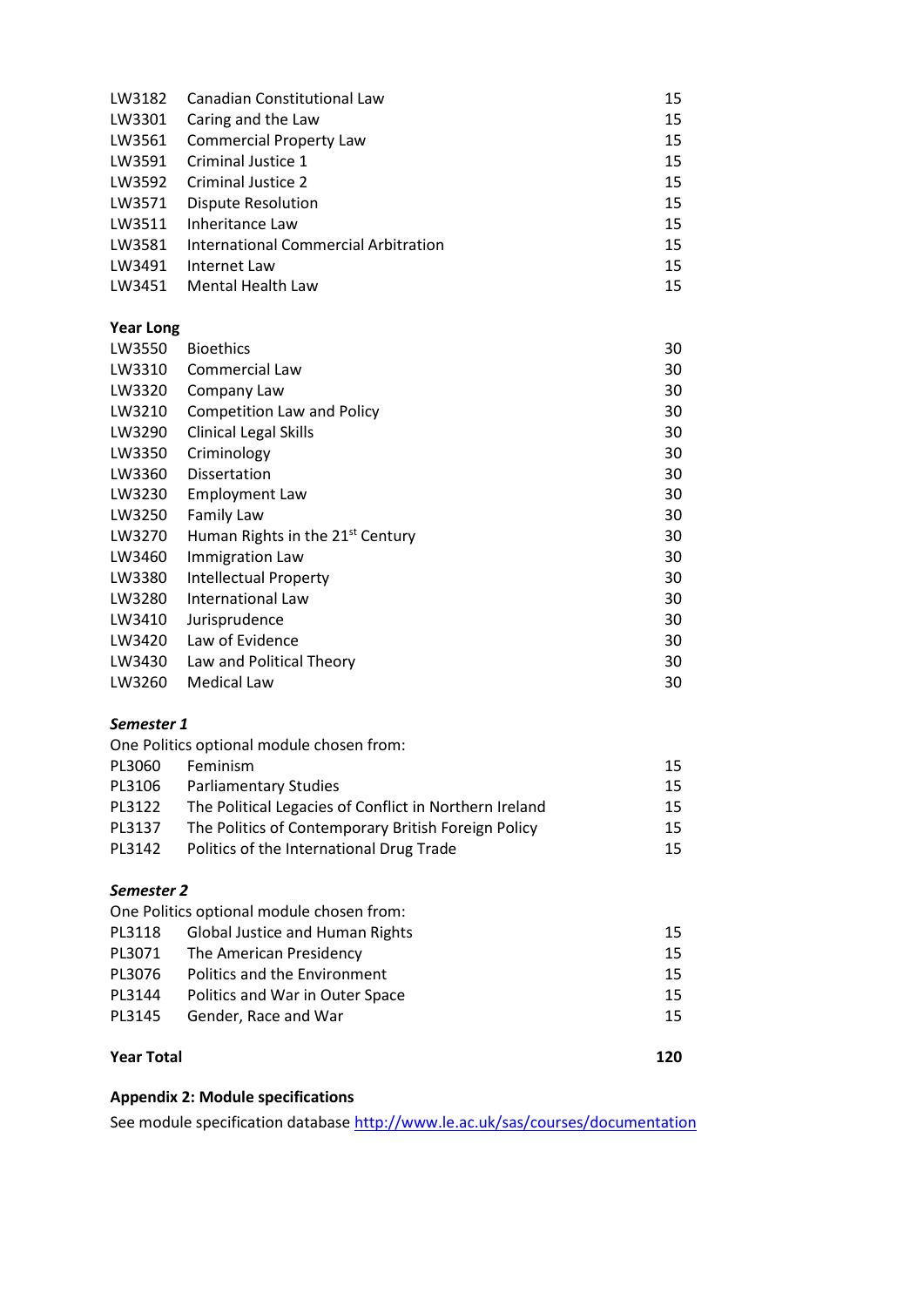#### **Appendix 3: Skills Matrix**

| .                                                                                                                                                                                                                                                                 |              |              |              |                   |        |              |              |                   |                    |                   |        |                    |                         |                              |              |              |              |                   |                |              |        |                              |              |              |              |              |              |              |              |                |                    |              |                   |                    |                    |                   |                              |                  |                              |
|-------------------------------------------------------------------------------------------------------------------------------------------------------------------------------------------------------------------------------------------------------------------|--------------|--------------|--------------|-------------------|--------|--------------|--------------|-------------------|--------------------|-------------------|--------|--------------------|-------------------------|------------------------------|--------------|--------------|--------------|-------------------|----------------|--------------|--------|------------------------------|--------------|--------------|--------------|--------------|--------------|--------------|--------------|----------------|--------------------|--------------|-------------------|--------------------|--------------------|-------------------|------------------------------|------------------|------------------------------|
| <b>Programme Specification Appendix</b><br><b>SKILLS MATRIX: LLB Law</b><br>with Politics<br><b>LAW MODULES</b>                                                                                                                                                   |              |              |              | g                 |        |              |              |                   | Trusts<br>uity & T |                   | ē      |                    | l.ar⊔<br>ring and the L |                              |              | Law & Pol    | of Laws      | Justice 1         | Justice 2<br>园 | ξğ           | Res    |                              |              |              |              | 喬            |              |              |              | $\overline{B}$ | $\tilde{a}$        |              | and Ger           | 'ত                 | aw & Political Eo  |                   | ลี                           | Health<br>Aental |                              |
| Date Amended: May 2018                                                                                                                                                                                                                                            | LW1120       | LW1130       | LW1173       | <b>M1174</b>      | W2220  | W2410        | VV2240       | V2390             |                    | W3540             | M3550  |                    | W3301                   |                              |              | LW3210       | W3330        | <b>M3591</b>      | W3591          |              | N3571  |                              |              |              | <b>W3270</b> | M3511        | W3460        |              | <b>M3591</b> | 0280           | W3490              | <b>M3410</b> | M3531             |                    | <b>M3611</b>       | 13430             |                              | W3451            |                              |
| Programme Learning Outcomes<br>(a) Discipline specific knowledge and<br>competencies<br>(i) Mastery of an appropriate body of                                                                                                                                     |              |              |              |                   |        |              |              |                   |                    |                   |        |                    |                         |                              |              |              |              |                   |                |              |        |                              |              |              |              |              |              |              |              |                |                    |              |                   |                    |                    |                   |                              |                  |                              |
| knowledge<br>Demonstrate knowledge of various cognate bodies<br>of Law and the principal features of the English<br>and European legal institutions                                                                                                               | Y            | Y            | Y            |                   | Y      |              | Y            |                   | Y                  | Y                 | Y      | Y                  | Y                       | Y                            | $\mathbf{Y}$ | Y            | Y            | $\mathbf{Y}$      | Y              | Y            | Y      | Y                            | Y            | Y            | Y            | Y            | $\mathbf{Y}$ |              | Y            | Y              | $\mathbf{\dot{Y}}$ | Y            | Y                 | Y                  |                    |                   |                              |                  |                              |
| (ii) Understanding and application of key<br>concepts and techniques                                                                                                                                                                                              |              |              |              |                   |        |              |              |                   |                    |                   |        |                    |                         |                              |              |              |              |                   |                |              |        |                              |              |              |              |              |              |              |              |                |                    |              |                   |                    |                    |                   |                              |                  |                              |
| Demonstrate knowledge of and be able to<br>understand a substantial range of major concepts,<br>principles and rules of the legal institutions                                                                                                                    | Y            | Y            | Y            | $\mathbf{v}$      | Y      | Y            | Y            | Y                 | $\mathbf{Y}$       | $\mathbf{Y}$      | Y      | $\mathsf{Y}$       | Y                       | $\mathbf{\dot{Y}}$           | Y            | $\mathbf v$  | Y            | $\mathbf{Y}$      | Y              | Y            | Y      | $\mathbf v$                  | Y            | $\mathsf{Y}$ | Y            | Y            | Y            | Y            | Y            | Y              |                    | $\mathbf{v}$ | Y                 | $\mathbf{\dot{Y}}$ |                    | Y                 | $\mathbf{Y}$                 | Y                | $\mathsf{Y}$                 |
| (iii) Critical analysis of key issues<br>Demonstrate the ability to analyse, synthesise,<br>critically assess and evaluate doctrinal and policy<br>issues in the substantive and theoretical legal<br>subjects studied.<br>(iv) Clear and concise presentation of | $\mathbf{v}$ | Y            | Y            | Y                 | Y      | $\mathbf{Y}$ | $\mathsf{Y}$ | Y                 | $\mathbf{Y}$       | Y                 | Y      | $\mathsf{Y}$       | Y                       | $\mathbf{\dot{Y}}$           | Y            | $\mathbf{Y}$ | $\mathbf{v}$ |                   |                | Y            | Y      | $\mathbf{v}$                 | $\mathbf{v}$ | $\mathbf{Y}$ | $\mathbf{v}$ | Y            | Y            | Y            | Y            | Y              | Y                  | Y            | $\mathbf{Y}$      | $\mathsf{Y}$       | Y                  | $\mathbf{Y}$      | $\mathsf{Y}$                 | Y                | $\mathbf{Y}$                 |
| material<br>Demonstrate the ability to present in writing,<br>knowledge, legal reasoning and the awareness of                                                                                                                                                     | $\mathbf{v}$ | Y            | Y            | Y                 | Y      | $\mathbf{v}$ | Y            | Y                 | Y                  | $\mathbf{v}$      | Y      | Y                  | Y                       | Y                            | $\mathbf{v}$ | Y            | Y            | Y                 | Y              | Y            | Y      | $\mathsf{Y}$                 | Y            | Y            | $\mathbf{v}$ | Y            | Y            | Y            | Y            | Y              | Y                  | $\mathbf{v}$ | Y                 | $\mathbf{v}$       | $\mathbf{v}$       | $\mathbf{v}$      | $\mathbf{v}$                 | $\mathbf{v}$     |                              |
| policy issues.<br>Demonstrate the ability to present coherent<br>arguments based on research and personal<br>synthesis of material                                                                                                                                | Y            | Y            | Y            | Y                 | Y      | Y            | Y            | Y                 | Y                  | Y                 | Y      | Y                  | $\mathbf{v}$            | $\mathbf{Y}$                 | Y            | $\mathbf{Y}$ | Y            | Y                 | Y              | $\mathbf{Y}$ | Y      | Y                            | Y            | Y            | Y            | Y            | Y            | Y            | Y            | Y              | Y                  | $\mathbf{v}$ | $\mathbf{v}$      | Y                  | Y                  | Y                 | Y                            | Y                | $\mathbf{Y}$                 |
| (v) Critical appraisal of evidence with<br>appropriate insight<br>Demonstrate the ability to use primary and<br>secondary sources to present reasoned and<br>critical analyses and arguments, and to read,                                                        | Y            | Y            | Y            | $\mathbf{v}$      | Y      | Y            | $\mathbf{Y}$ | Y                 | $\mathbf{v}$       | $\mathbf{Y}$      | Y      | $\mathbf{Y}$       | Y                       | $\mathbf Y$                  | Y            | $\mathbf{Y}$ | Y            | $\mathbf{Y}$      | $\mathbf{Y}$   | Y            | Y      | $\mathbf{Y}$                 | Y            | $\mathsf{Y}$ | Y            | Y            | Y            | $\mathbf{v}$ | $\mathbf{Y}$ | Y              | $\mathbf{Y}$       | Y            | Y                 | $\mathbf{Y}$       | $\mathbf{\dot{Y}}$ | $\mathbf{v}$      | $\mathbf{v}$                 | Y                | $\mathsf{Y}$                 |
| analyse and reflect critically and contextually<br>upon major legal texts.<br>(vi) Other discipline specific competencies<br>Demonstrate the ability to conduct independent                                                                                       | Y            |              |              |                   | Y      | Y            |              | Y                 |                    |                   |        | Y                  | Y                       |                              | Y            |              | Y            |                   |                |              |        |                              | Y            |              |              |              |              |              |              |                |                    |              |                   |                    |                    | Y                 | $\mathbf{Y}$                 | Y                | $\mathbf{v}$                 |
| legal research using library resources and legal<br>databases<br>(b) Transferable skills<br>(i) Oral communication                                                                                                                                                |              | Y            | Y            |                   |        |              | Y            |                   | Y                  | Y                 | Y      |                    |                         | $\mathsf{Y}$                 |              | Y            |              | Y                 | Y              | Y            | Y      | $\mathsf{Y}$                 |              | Y            | Y            | Y            | Y            | Y            | Y            | Y              |                    | Y            | Y                 | Y                  | Y                  |                   |                              |                  |                              |
| Display the ability to present reasoned arguments<br>in relation to legal matters.<br>(ii) Written communication                                                                                                                                                  |              | Y            | Y            | Y                 | Y      |              |              | Y                 | $\mathbf v$        | Y                 | Y      | $\mathsf{Y}$       | Y                       | Y                            | Y            | $\mathbf{Y}$ | Y            |                   |                | Y            | Y      |                              | Y            | $\mathsf{Y}$ |              |              | Y            | $\mathbf{v}$ |              | Y              |                    | Y            |                   | Y                  |                    | $\mathbf{v}$      | $\mathsf{Y}$                 | Y                | $\mathbf{Y}$                 |
| Demonstrate the ability to write in a suitable<br>academic style; to be critical and analytical; and<br>to present data clearly in written forms of<br>communication.                                                                                             | Y            | Y            | Y            | Y                 | Y      | $\mathbf{Y}$ | $\mathbf{Y}$ | Y                 | $\mathbf{Y}$       | Y                 | Y      | $\mathsf{Y}$       | Y                       | Y                            | Y            | $\mathbf v$  | Y            | Y                 | Y              | Y            | Y      | $\mathbf v$                  | Y            | $\mathsf{Y}$ | Y            | Y            | Y            | Y            | $\mathbf{Y}$ | Y              | Y                  | Y            | $\mathbf{Y}$      | Y                  | Y                  | Y                 | $\mathbf{v}$                 | $\mathbf{v}$     | Y                            |
| (iii) Information technology<br>Demonstrate the ability to use the worldwide web,<br>specific electronic information retrieval systems,<br>use of new learning technologies.                                                                                      |              | Y            | Y            | Y                 | Y      | Y            | Y            | Y                 | $\mathbf{Y}$       | Y                 | Y      | $\mathbf{Y}$       | Y                       | $\mathbf{Y}$                 | Y            | $\mathbf{Y}$ | Y            | Y                 | Y              | Y            | Y      | $\mathbf{Y}$                 | Y            | $\mathbf{Y}$ | Y            | Y            | Y            | Y            |              | Y              | Y                  | Y            | Y                 | Y                  | Y                  | Y                 | $\mathbf{Y}$                 | Y                | Y                            |
| To be able to produce a word-processed essay or<br>other text in accordance with a standard template<br>Use IT to effectively to support their studies<br>including use of IT for bibliographic and archive                                                       | Y<br>Y       | Y            | Y            | $\mathbf{v}$<br>Y | Y<br>Y | Y<br>Y       | Y            | $\mathbf{v}$<br>Y | Y<br>Y             | Y                 | Y<br>Y | Y<br>Y             | Y                       | Y                            | Y<br>Y       | Y<br>Y       | Y<br>Y       | Y                 | Y              | Y            | Y<br>Y | $\mathbf{v}$<br>$\mathbf{Y}$ | Y<br>Y       | Y            | Y<br>Y       | Y            | Y            | Y<br>Y       | Y            | Y              | Y                  | $\mathbf{v}$ | Y<br>Y            | Y                  | Y                  | $\mathbf{v}$<br>Y | $\mathbf{Y}$                 | Y                | $\mathbf{v}$<br>$\mathsf{Y}$ |
| searches, data analysis and written/visual<br>presentation of work<br>(iv) Numeracy<br>Demonstrate the ability to analyse, interpret and                                                                                                                          |              | Y            | Y            |                   |        |              | Y            |                   |                    | Y                 |        |                    | Y                       | Y                            |              |              |              | Y                 | Y              | Y            |        |                              |              | Y            |              | Y            | Y            |              | Y            | Y              | Y                  | Y            |                   | $\mathsf{Y}$       | Y                  |                   |                              |                  |                              |
| present relevant data using statistical and<br>graphical techniques; to make simple<br>mathematical calculations.<br>(v) Team working                                                                                                                             |              |              |              |                   |        |              |              |                   | Y                  |                   |        |                    |                         | $\mathbf{Y}$                 |              |              |              |                   |                | Y            |        | $\mathbf{Y}$                 |              | Y            |              |              |              |              |              |                |                    |              |                   |                    |                    |                   |                              | $\mathbf{Y}$     |                              |
| Demonstrate the ability to work in a group as a<br>participant who contributes effectively to the<br>group task including collaborative planning<br>(vi) Problem solving                                                                                          |              | Y            | $\mathsf{Y}$ | Y                 |        |              |              | Y                 | $\mathsf{Y}$       | Y                 | Y      | $\mathbf{\dot{Y}}$ |                         |                              | Y            | $\mathbf Y$  |              |                   |                | Y            | Y      |                              | Y            | $\mathsf{Y}$ |              |              |              |              |              |                |                    | Y            | $\mathsf{Y}$      | $\mathsf{Y}$       | $\mathbf Y$        | $\mathbf{v}$      |                              | Y                | $\mathsf{Y}$                 |
| Demonstrate the ability to apply knowledge to<br>situations of varying complexity and to provide<br>solutions to actual or hypothetical problems<br>Address problems in Law and/or Politics using a                                                               | Y            | $\mathbf{Y}$ |              | Y                 | Y      | $\mathbf{v}$ | Y            | $\mathbf{v}$      | $\mathbf{Y}$       | $\mathbf{Y}$      | Y      | $\mathbf{\dot{Y}}$ | Y                       | $\mathbf{Y}$                 | Y            | $\mathbf{Y}$ | Y            | $\mathbf{Y}$      | Y              | Y            | Y      | Y                            | Y            | Y            | Y            | $\mathbf{Y}$ | Y            | Y            | Y            | Y              | Y                  |              | Y                 | $\mathbf{v}$       |                    |                   | Y                            |                  |                              |
| range of primary and secondary sources<br>(vii) Information handling<br>Demonstrate the ability, through directed and<br>independent study, to gather, analyse and deploy                                                                                         | Y            | Y<br>Y       | Y            | Y                 | Y<br>Y | Y<br>Y       | Y<br>Y       | Y<br>Y            | Y<br>$\mathsf{Y}$  | $\mathsf{Y}$<br>Y | Y<br>Y | Y                  | Y<br>Y                  | $\mathbf{Y}$<br>$\mathsf{Y}$ | Y<br>Y       | Y<br>Y       | Y<br>Y       | $\mathsf{Y}$<br>Y | Y<br>Y         | Y<br>Y       | Y<br>Y | Y<br>$\mathsf{Y}$            | Y<br>Y       | Y<br>Y       | Y<br>Y       | Y<br>Y       | Y<br>Y       | Y            | Y<br>Y       | Y<br>Y         | Y<br>Y             | Y            | Y<br>$\mathsf{Y}$ | Y<br>$\mathsf{Y}$  | Y<br>Y             | Y                 | $\mathbf{Y}$<br>$\mathbf{Y}$ | Y                | Y<br>$\mathsf{Y}$            |
| material<br>(viii) Skills for lifelong learning<br>Ability to reflect on their learning and to seek to                                                                                                                                                            |              |              |              |                   | Y      |              |              | Y                 | Y                  |                   |        |                    | Y                       |                              |              | $\mathbf{Y}$ |              |                   |                |              |        |                              |              |              |              |              |              |              | $\mathbf v$  |                |                    | Y            | Y                 | Y                  |                    | Y                 | $\mathbf{Y}$                 | Y                |                              |
| make use of feedback.<br>The development of transferable skills.<br>The ability to plan and undertake tasks in area of                                                                                                                                            | $\mathbf{v}$ | Y<br>Y       | Y            | Y                 | Y      | Y<br>Y       | Y<br>Y       | Y                 | Y<br>Y             | Y<br>Y            | Y<br>Y | Y<br>Y             | Y                       | Y<br>$\mathbf{Y}$            | Y<br>Y       | Y            | Y            | Y<br>$\mathbf{Y}$ | Y              | Y<br>Y       | Y<br>Y | Y                            | Y<br>Y       | Y            | Y<br>Y       | Y<br>Y       | Y            | Y            | Y            | Y<br>Y         | Y<br>Y             | $\mathbf{v}$ | Y<br>Y            | Y                  | Y<br>$\mathbf{Y}$  | Y                 | Y                            | $\mathbf{Y}$     | Y<br>$\mathbf{Y}$            |
| law studied.<br>The ability to undertake independent research.                                                                                                                                                                                                    |              | $\mathsf{Y}$ | Y            |                   | Y      | Y            | Y            | Y                 |                    | Y                 | Y      | Y                  | Y                       | Y                            | Y            | Y            | Y            | Y                 | Y              | Y            | Y      | Y                            |              | Y            | Y            | Y            | Y            | Y            | Y            | Y              | Y                  | Y            |                   | Y                  | Y                  |                   | Y                            | Y                | $\mathsf{Y}$                 |